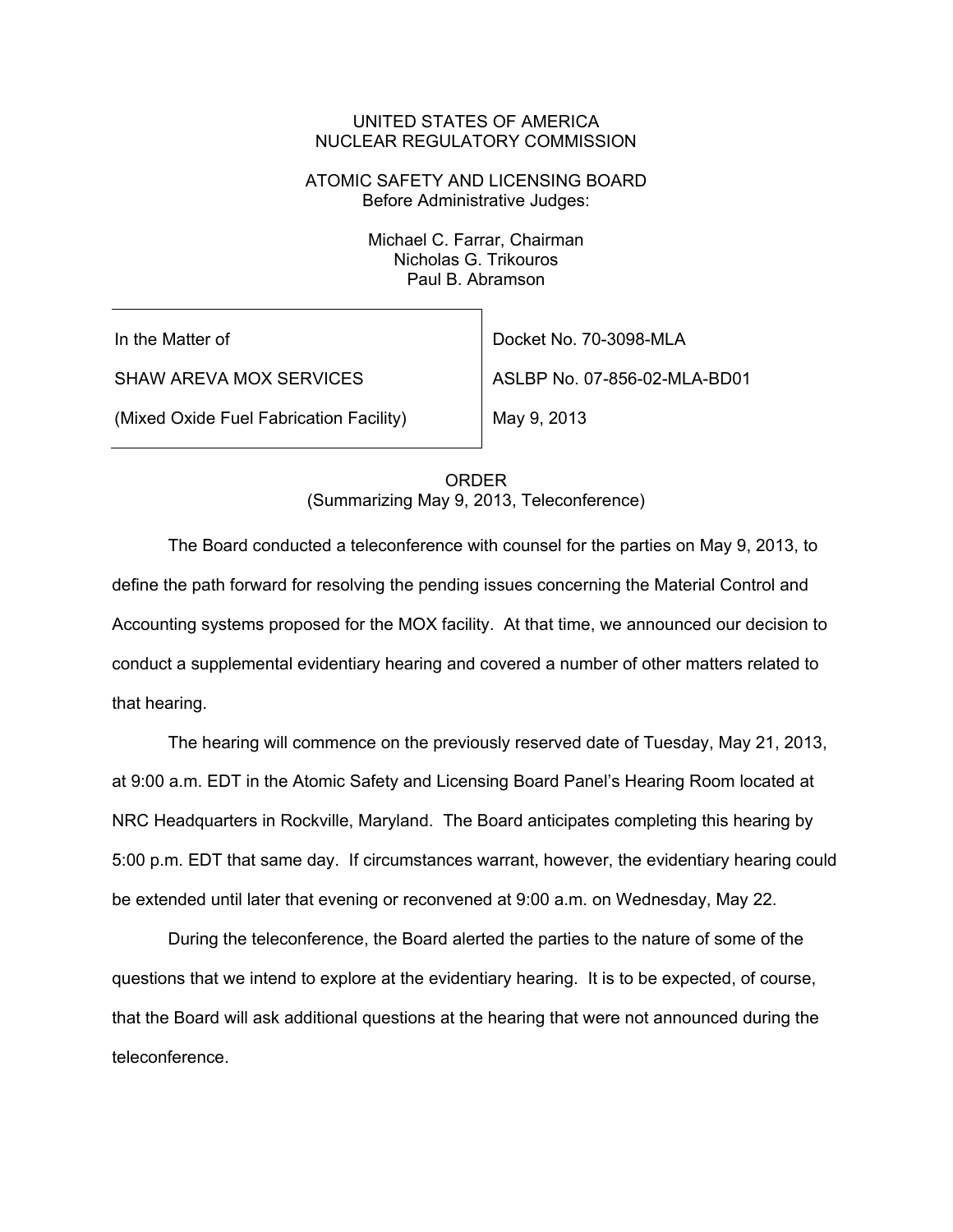The teleconference also involved matters such as pre-hearing deadlines, logistical details, and hearing procedures. All the information provided and determinations made are reflected in the teleconference transcript and are not being repeated here.

 This hearing will necessarily be closed to the public because of the sensitive, securityrelated material that will be covered throughout the hearing.

It is so ORDERED.

FOR THE ATOMIC SAFETY AND LICENSING BOARD

*/RA/*

Michael C. Farrar, Chairman ADMINISTRATIVE JUDGE

\_\_\_\_\_\_\_\_\_\_\_\_\_\_\_\_\_\_\_\_\_\_\_\_\_\_\_\_

Rockville, Maryland May 9, 2013

Copies of this Order were sent this date by e-mail to counsel for (1) Applicant Shaw AREVA MOX Services, (2) the NRC Staff, and (3) Intervenors Blue Ridge Environmental Defense League (BREDL), Nuclear Watch South (NWS), and the Nuclear Information and Resource Service (NIRS).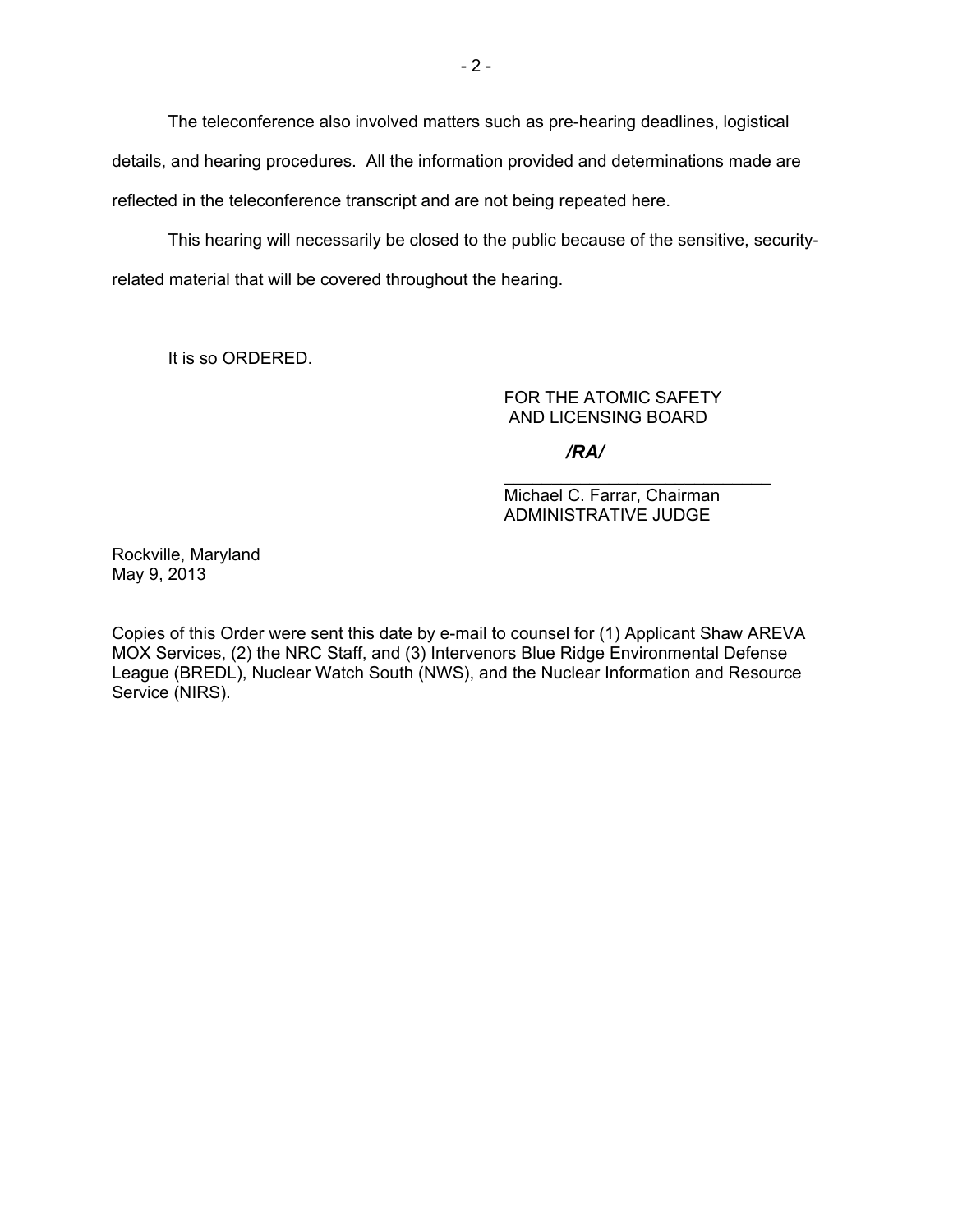### UNITED STATES OF AMERICA NUCLEAR REGULATORY COMMISSION

)

)

In the Matter of (1)

Shaw AREVA MOX Services, LLC (and ) and the Docket No. 70-3098-MLA

(Mixed Oxide Fuel Fabrication Facility ) Possession and Use License)

# CERTIFICATE OF SERVICE

I hereby certify that copies of the foregoing **ORDER (Summarizing May 9, 2013, Teleconference)**  have been served upon the following persons by U.S. mail, first class, or through NRC internal distribution.

Office of Commission Appellate Adjudication U.S. Nuclear Regulatory Commission Washington, DC 20555-0001

Administrative Judge Nicholas G. Trikouros Atomic Safety and Licensing Board Panel Mail Stop - T-3 F23 U.S. Nuclear Regulatory Commission Washington, DC 20555-0001

Administrative Judge Michael C. Farrar, Chair Atomic Safety and Licensing Board Panel Mail Stop - T-3 F23 U.S. Nuclear Regulatory Commission Washington, DC 20555-0001

Administrative Judge Paul B. Abramson Atomic Safety and Licensing Board Panel Mail Stop - T-3 F23 U.S. Nuclear Regulatory Commission Washington, DC 20555-0001

Shelbie Lewman, Law Clerk Nicole Picard, Law Clerk

Catherine Scott, Esq. Brett Michael Patrick Klukan, Esq. Christopher Hair, Esq. Marcia J. Simon, Esq. Office of the General Counsel Mail Stop - O-15 D21 U.S. Nuclear Regulatory Commission Washington, DC 20555-0001

Shaw AREVA MOX Services P.O. Box 7097 Aiken, SC 29804 Attention: Dealis Gwyn